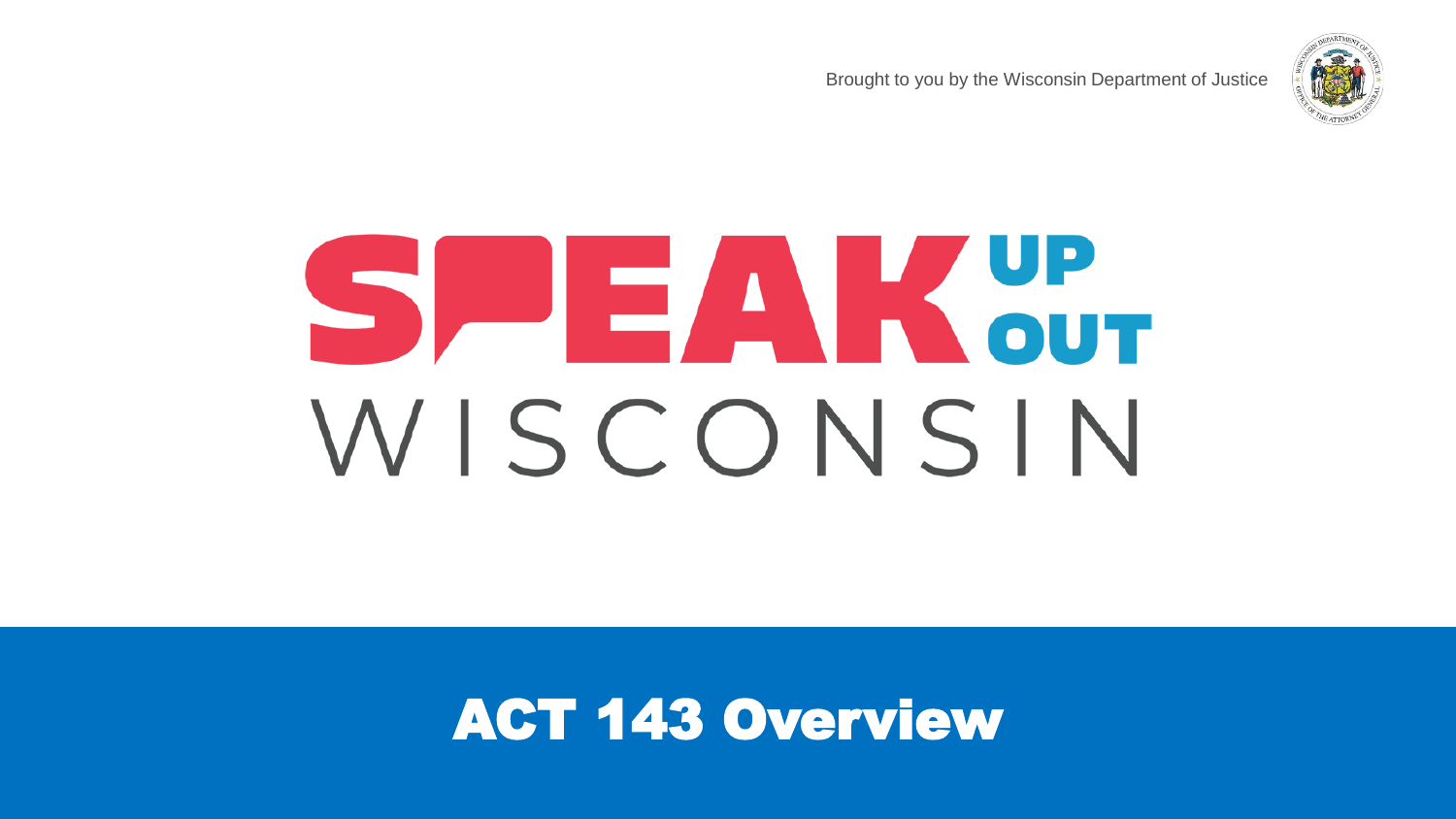# The ACT

2017 Wisconsin Act 143 requires public and private schools to submit the following information to the Office of School Safety. Statutory requirements in Act 143 apply to all schools, regardless of whether the school applied for grant funds.

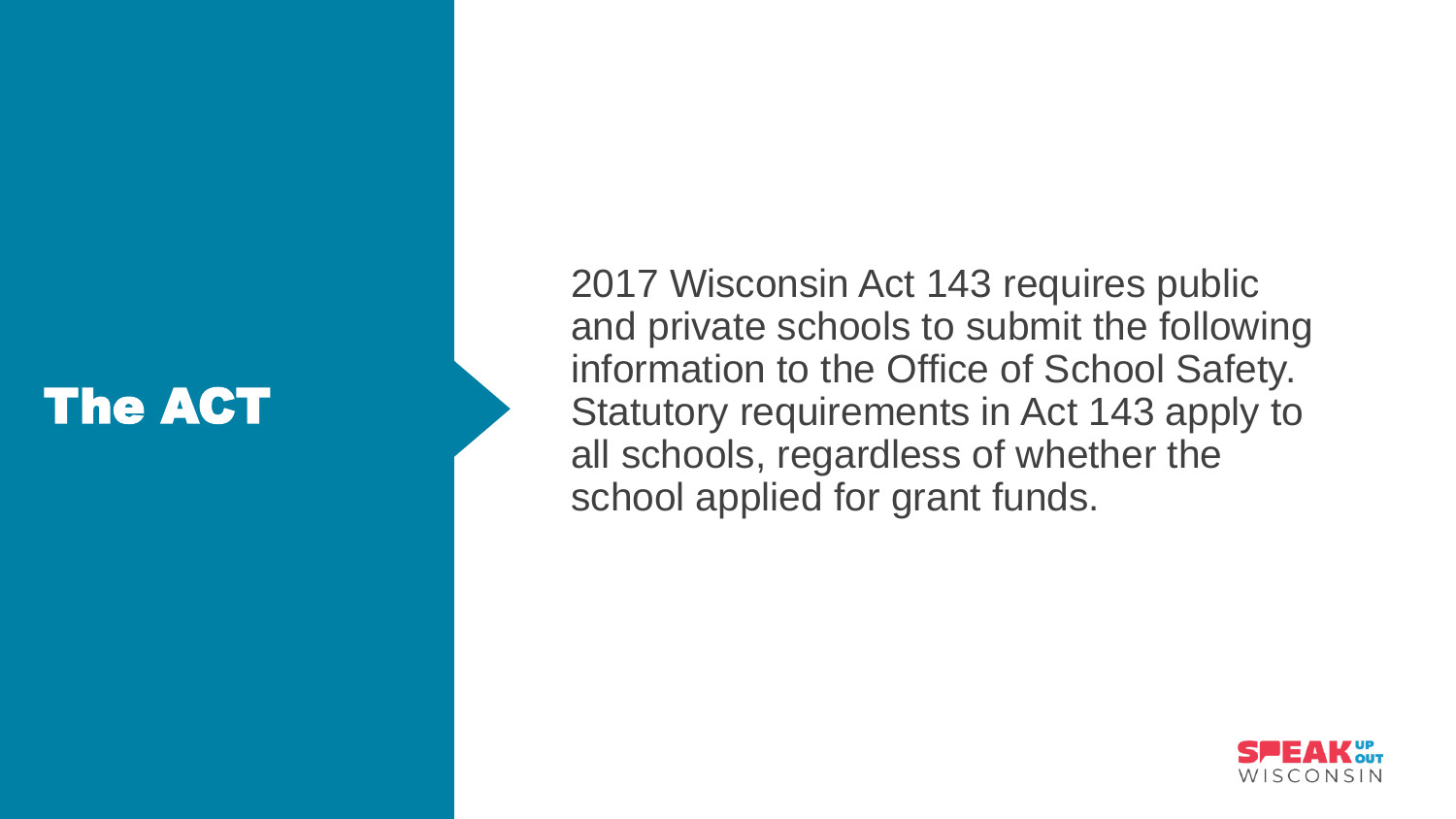## The 5 requirements

- Blueprints/Maps
- School Safety Plans
- School Safety Assessment
- School Safety Training
- Violence Drills

DUE DATE IS JANUARY 1 of every year

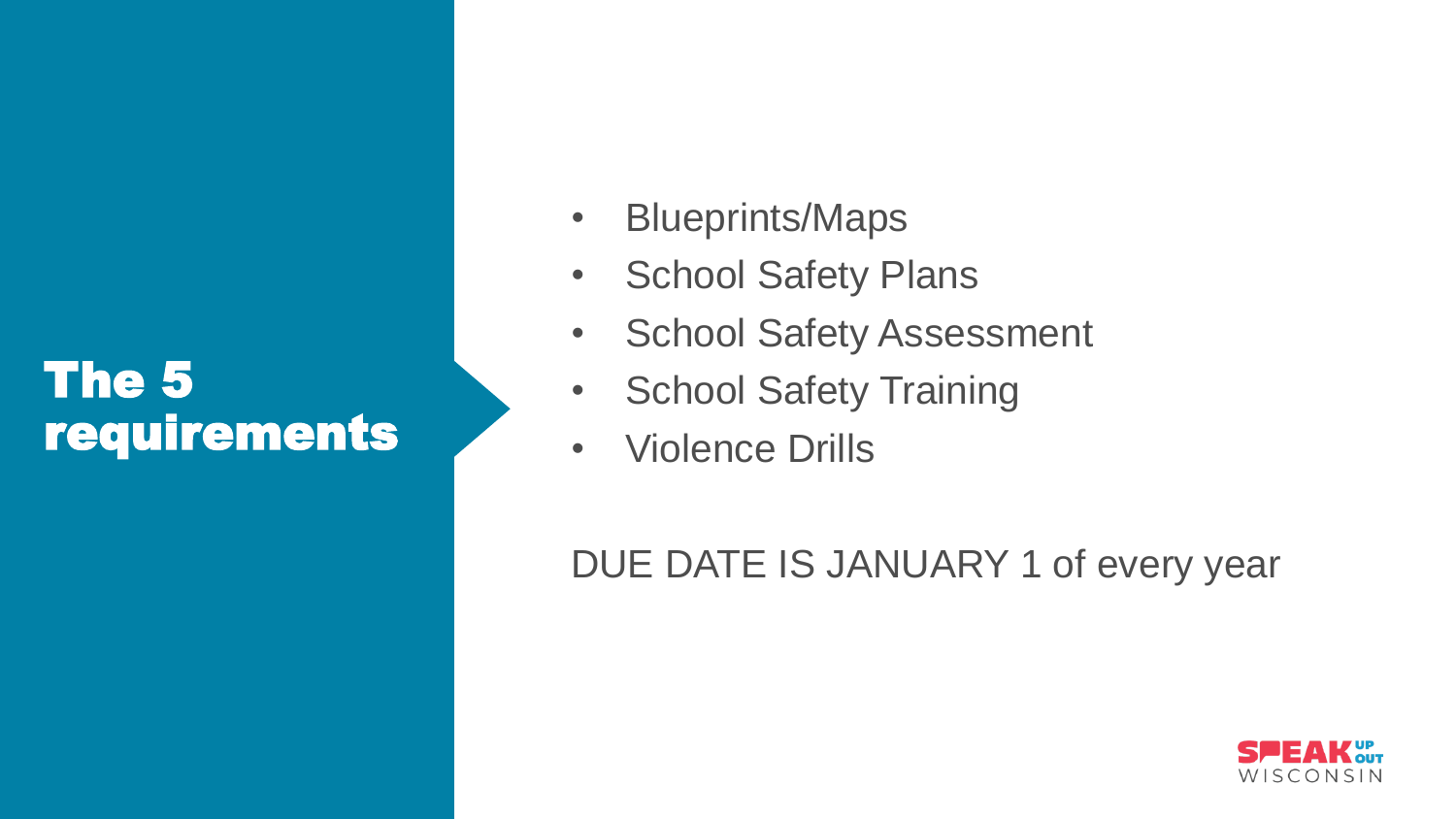#### Blueprints/Maps

- One map per school building and/facility that is regularly occupied by pupils.
- One copy should be sent to your local law enforcement agency (LEA).
- If you update the structure of your building or move your school to a new building you need to provide OSS and LEA with an updated map by the next due date.

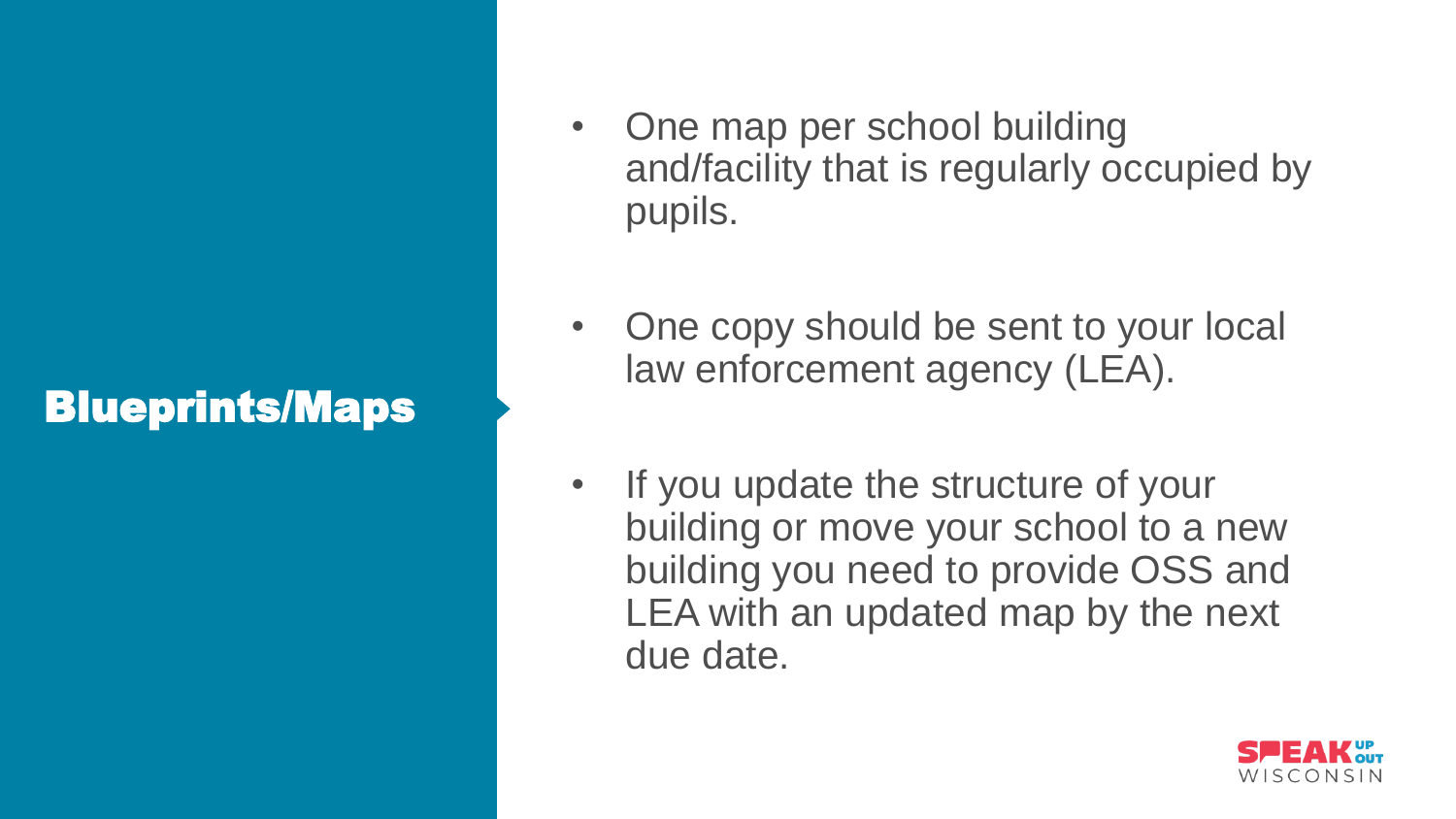#### School Safety Plans

- Your school safety plan should be updated and reviewed by your school board/governing body every three years.
- Once reviewed by the school board/governing body they must provide a signature on the safety plan. Signature page should include the date of last reviewed.
- [WSSCA https://www.doj.state.wi.us/office](https://www.doj.state.wi.us/office-school-safety/school-safety-resources)school-safety/school-safety-resources
- FEMA provides a comprehensive guide to assist schools in developing their safety plans. https://www.dhs.gov/sites/default/files/publicati [ons/REMS%20K-12%20Guide%20508\\_0.pdf](https://www.dhs.gov/sites/default/files/publications/REMS%20K-12%20Guide%20508_0.pdf)

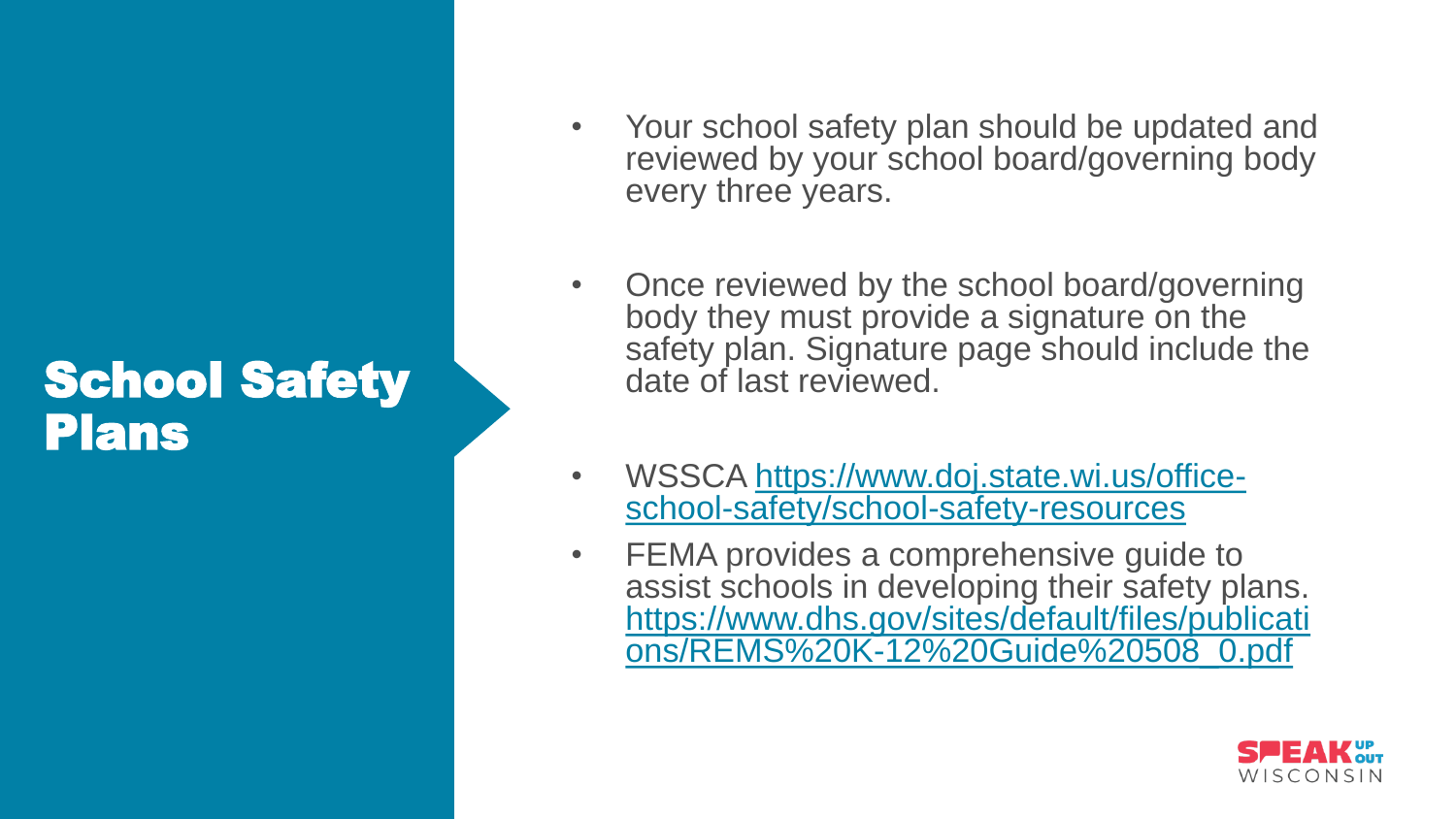# School Safety Assessment

- Safety assessments should be conducted on-site for every building that is regularly occupied by pupils.
- The on-site safety assessments should be conducted with your LEA.
	- The safety assessment should be part of the safety plan.
- GA department of ED https://www.gadoe.org/wholechild/Documen [ts/School%20Safety%20Assessment.pdf](https://www.gadoe.org/wholechild/Documents/School%20Safety%20Assessment.pdf)

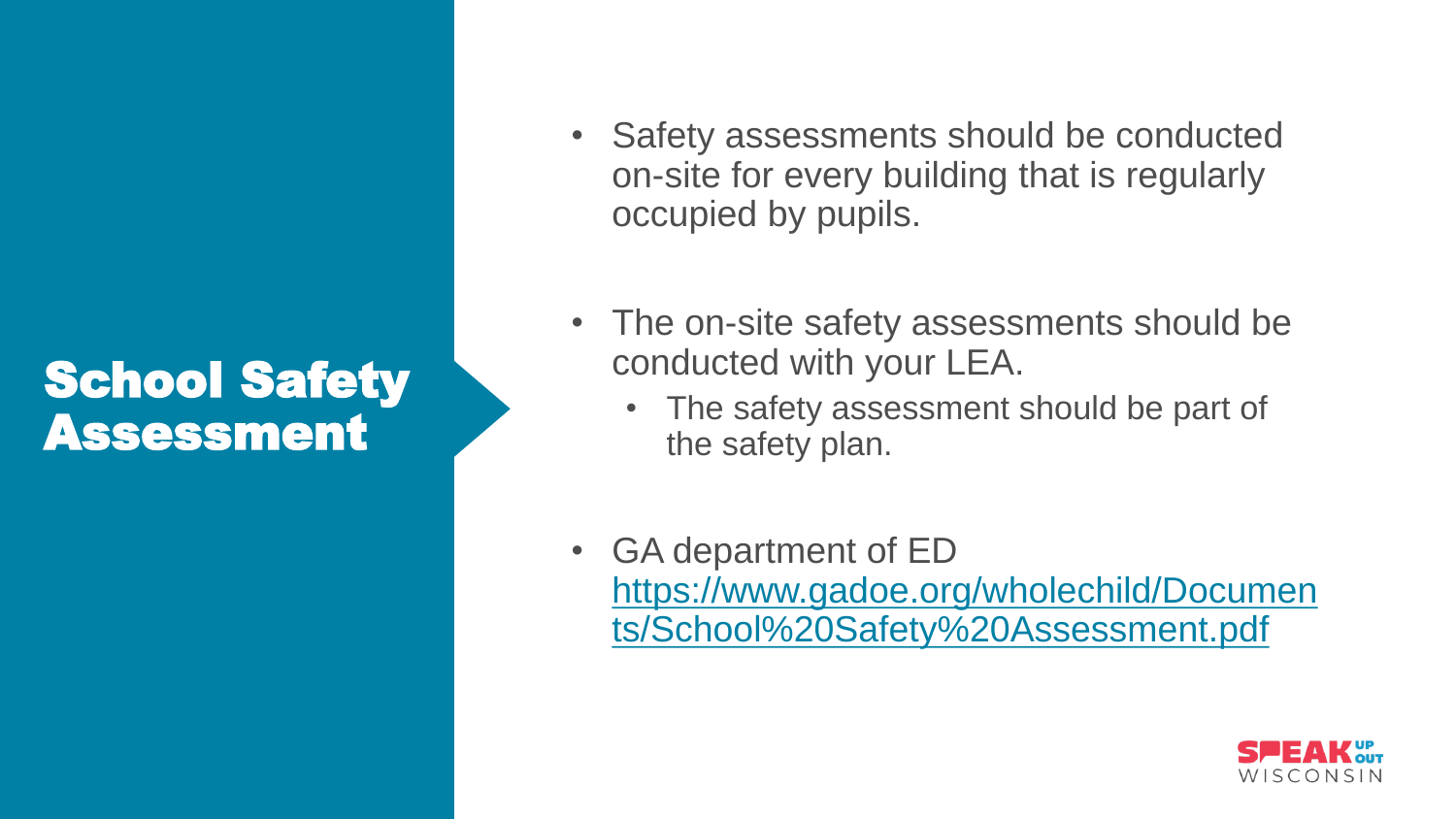# **School Safety Training**

- This is an annual requirement
- Pre, current, post school safety trainings.
- One training annually.
- On school letterhead provide:
	- The date of the training
	- The training title
	- The name of the participants that attended OSS provides several different safety [trainings https://www.doj.state.wi.us/office](https://www.doj.state.wi.us/office-school-safety/training-opportunities)school-safety/training-opportunities

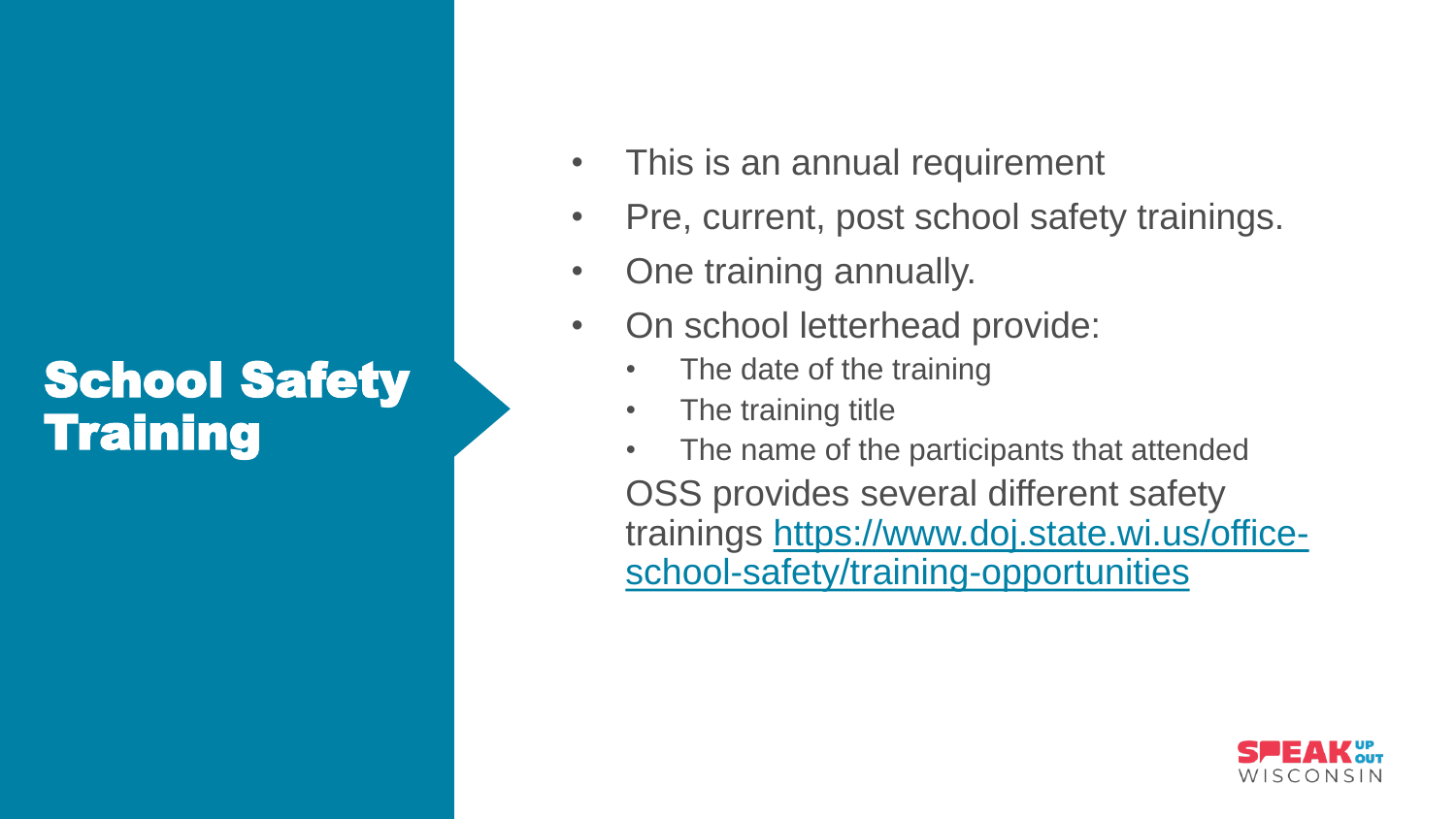#### Violence Drills



- Provide a written evaluation of the drill to your school board/governing body within 30 days of the drill.
- School board/governing body reviews and signs off. The date reviewed should be included.
- Example of a written evaluation can be found on the OSS website [https://www.doj.state.wi.us/office-school](https://www.doj.state.wi.us/office-school-safety/school-safety-resources)safety/school-safety-resources

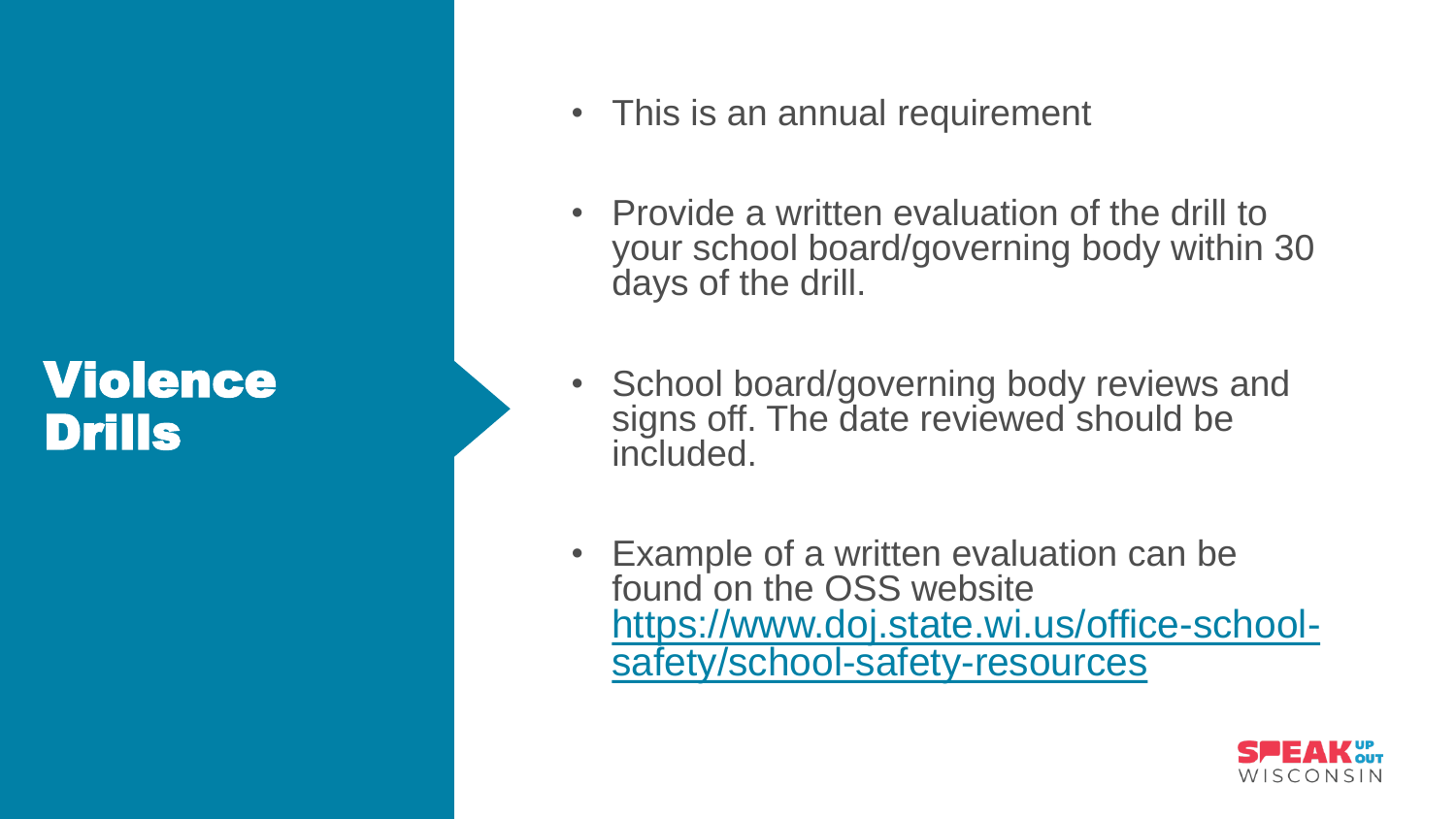# Due Dates



- [*Wis. Stat. 118.07(4)(cf)*]
- By January 1, 2019, and before each January 1 thereafter, the other four documents were required
	- [*Wis. Stat. 118.07(4)(e)*]

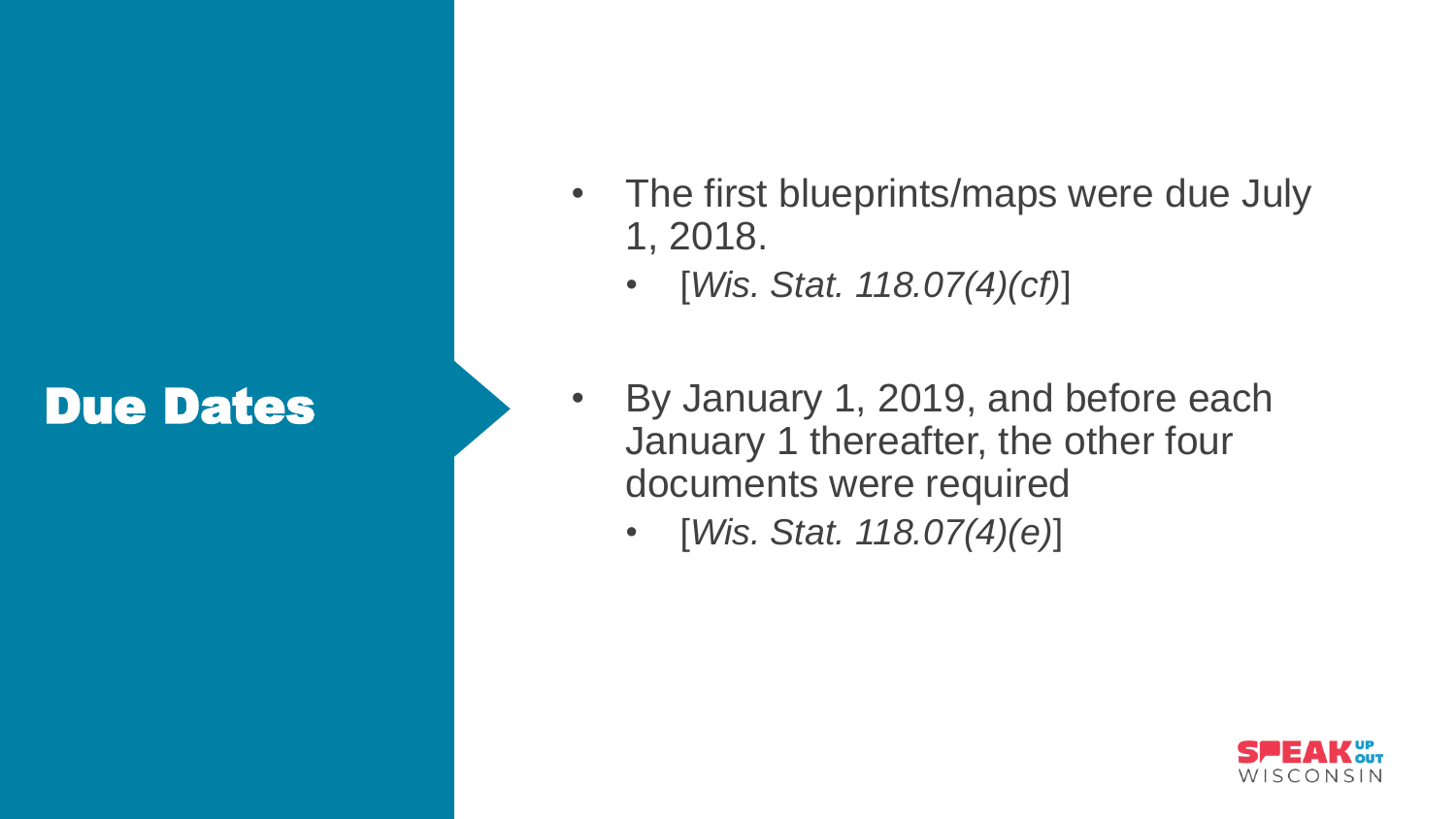# ShareFile

- OSS has provided a ShareFile folder for each school building in order to provide one location to submit the required information.
- ShareFile is a secure location to house these sensitive documents.

#### [www.widoj.sharefile.com](http://www.widoj.sharefile.com/)

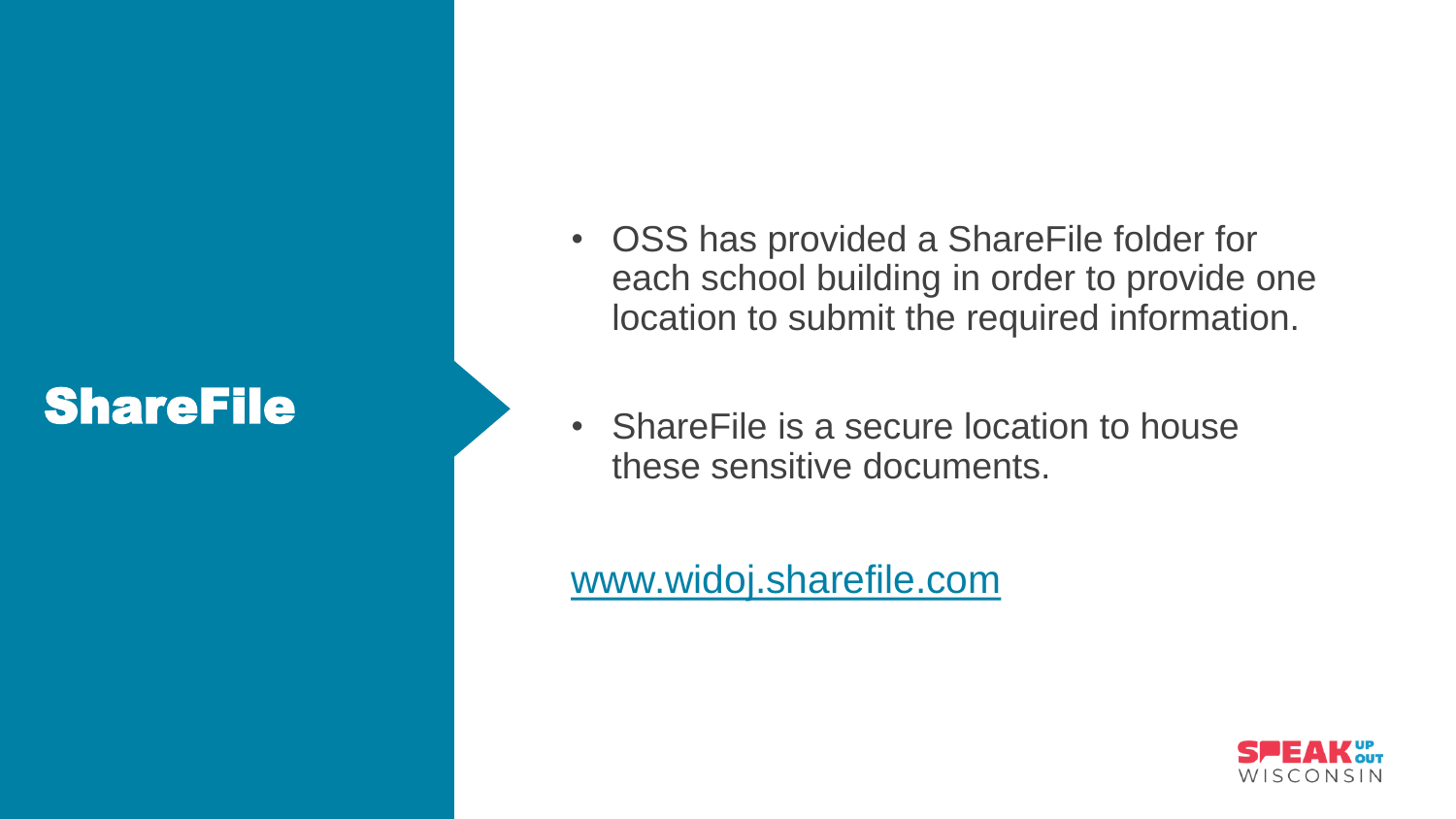## The Folders in ShareFile

Each school's folder contains subfolders for upload of the following documents:

1.Blueprints/maps

2.Safety assessments

3.Safety plans

4.Violence drills

5.School safety training

Folders titled "Threat Assessments" do not require documents to be uploaded at this time, as they are for future use.

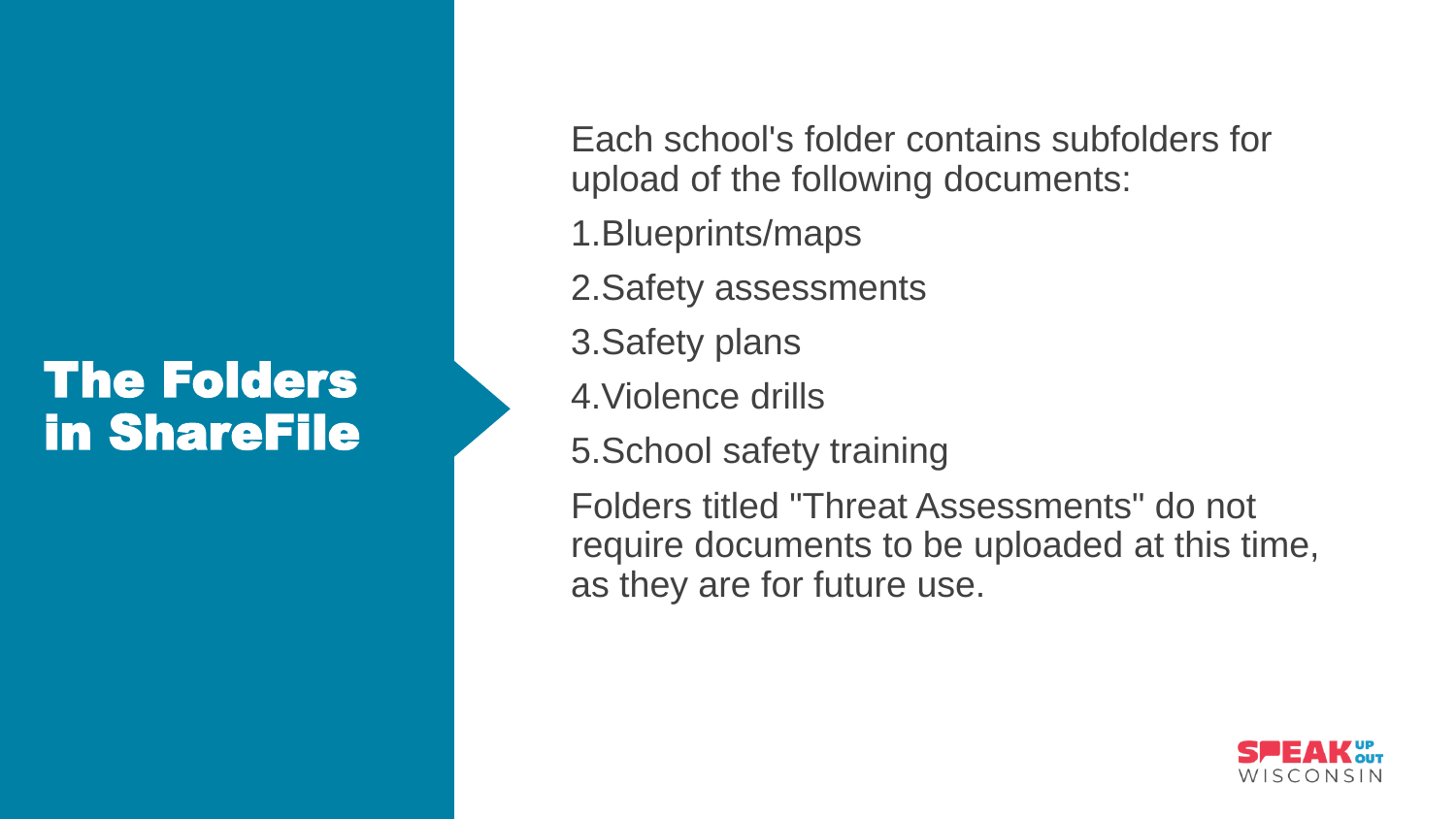# Contacts

- At least one staff member from your school must be listed as a contact in ShareFile.
- That person is responsible for the upload of your school's annual requirements.
- If you are unsure who your contact is or need to update your current contact, please let us know by emailing [schoolsafety@doj.state.wi.us](mailto:schoolsafety@doj.state.wi.us).

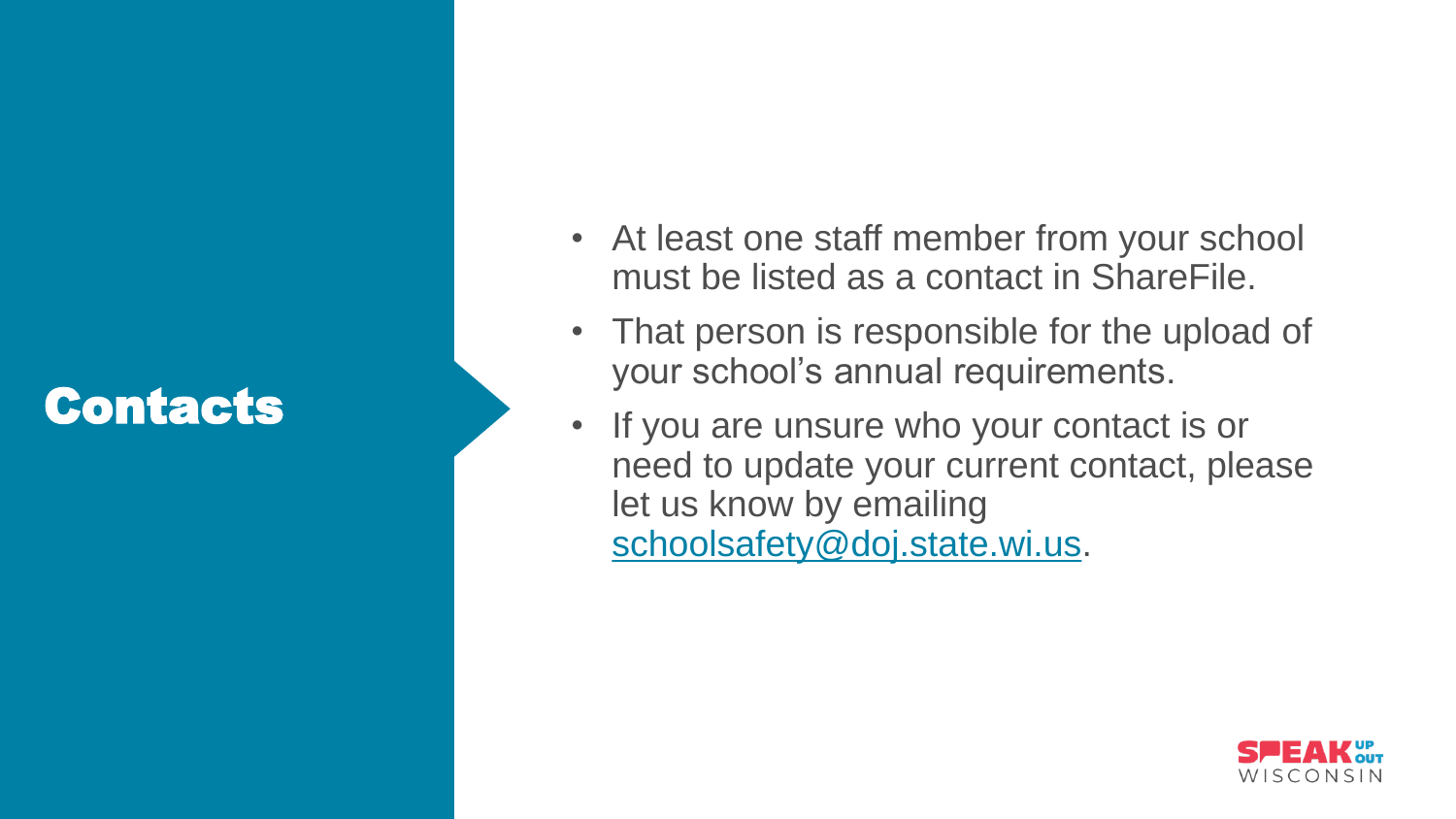## Changes to Your **Buildings**

Please note that we have gathered a lot of information about your specific school buildings this last year.

We have made those changes in Sharefile which may cause your school folders to look a little different. If at any time, your school district or your private school closes their building, opens a new building, changes their address, or is currently listed incorrectly in ShareFile please let us know at schoolsafety@doj.state.wi.us